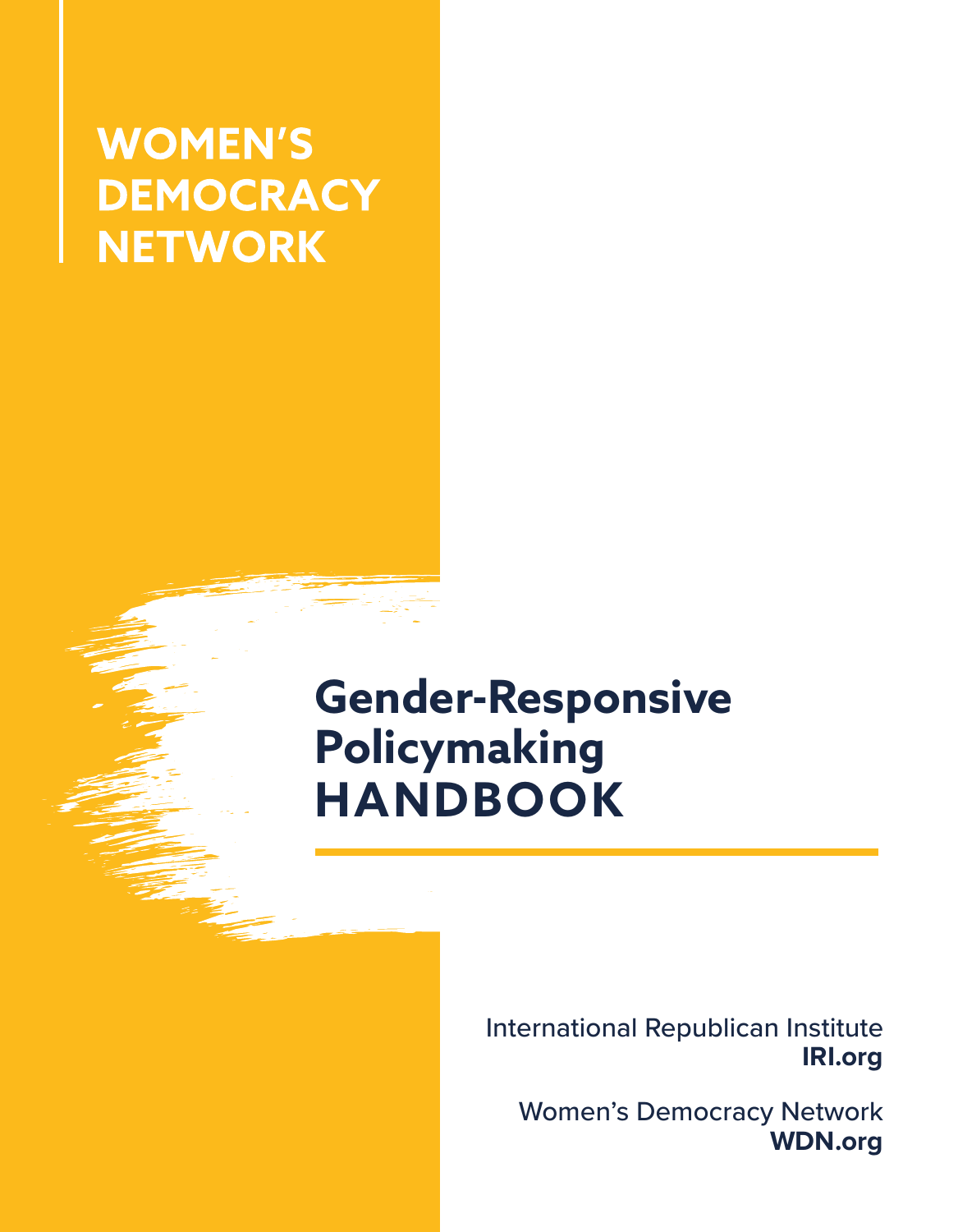#### *Gender-Responsive Policymaking Handbook*

Copyright © 2020 International Republican Institute. All rights reserved.

Permission Statement: No part of this work may be reproduced in any form or by any means, electronic or mechanical, including photocopying, recording, or by any information storage and retrieval system without the written permission of the International Republican Institute.

Requests for permission should include the following information:

- The title of the document for which permission to copy material is desired.
- A description of the material for which permission to copy is desired.
- The purpose for which the copied material will be used and the manner in which it will be used.
- Your name, title, company or organization name, telephone number, fax number, e-mail address and mailing address.

Please send all requests for permission to:

Attention: Communications Department International Republican Institute 1225 Eye Street NW, Suite 800 Washington, DC 20005 info@iri.org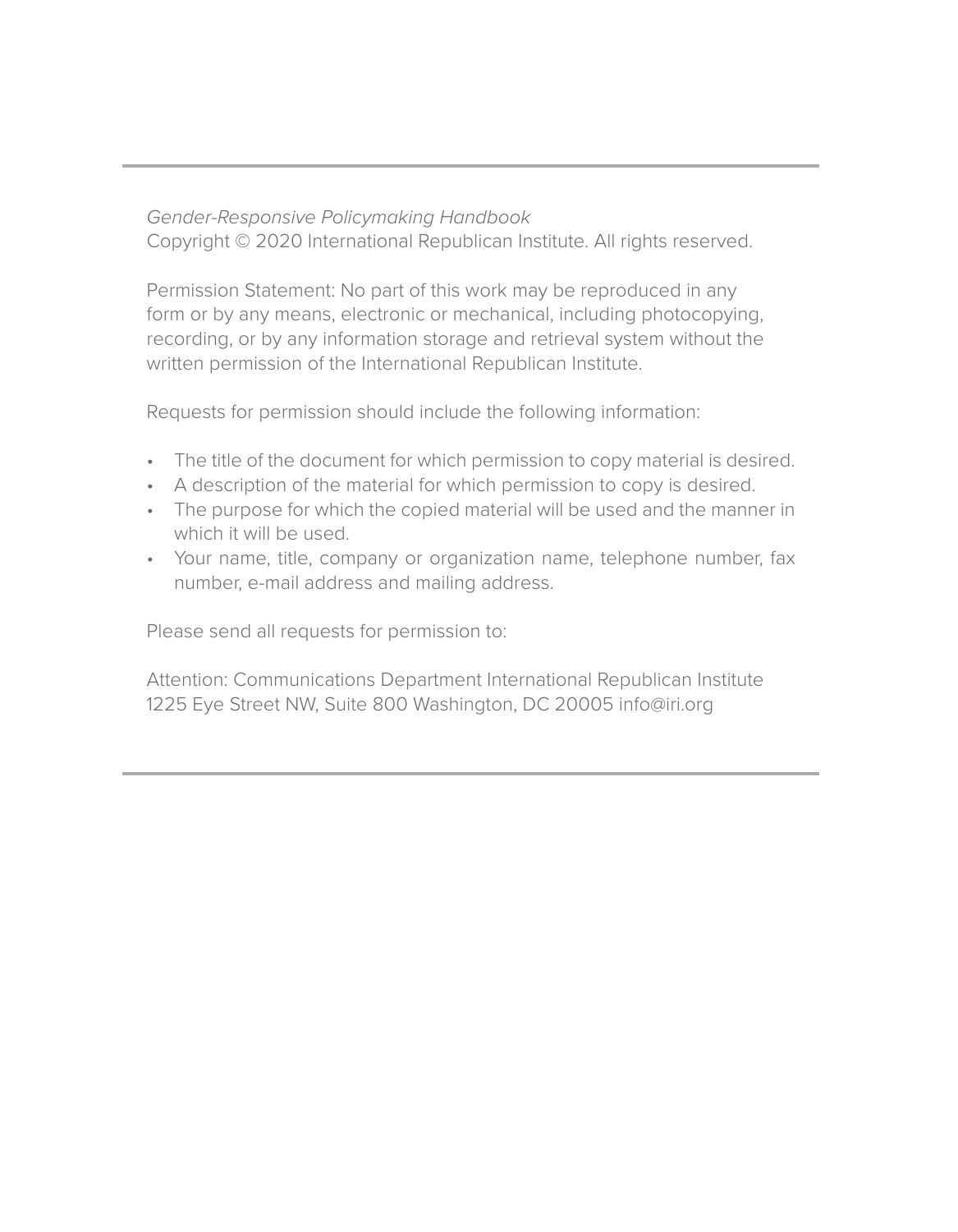# **INTRODUCTION**

 $\blacksquare$  his handbook is designed as a quick reference guide for integrating gender into each phase of the policymaking process. The handbook summarizes key terms and concepts and provides a step-by-step approach on how to mainstream gender into the policymaking process. The content is based on the *"Gender in Policymaking Toolkit"* a training curriculum developed by the International Republican Institute's (IRI) Women's Democracy Network (WDN).

# **CONTEXT**

Consideration of gender is imperative to effective policy. Women's political participation and leadership are essential for forging a health democracy,<sup>1</sup> economy and society. Despite growing evidence demonstrating the critical contributions women make to improve democratic governance, national security, economic development, health outcomes, and poverty eradication, many obstacles remain to women's full participation in public and private sectors.2 Women's participation worldwide in national parliaments remains under 25 percent,3 far below parity with men and below the 30 percent benchmark that research indicates is needed to form a critical mass to influence discourse and decision-making.4 While the worldwide average of women's participation in national legislative bodies has increased in the last 10 years (from 18.6 percent in 2009 to 24.5 percent in 2019), there is still a long way to go for women to achieve parity with men in politics and political processes.

Gender-responsive policymaking helps more than just women — it is about addressing the different needs and priorities of all persons regardless of their sex. Doing so helps ensure that all members of a community are equally valued, policies are more effective, and the world is more just, productive and peaceful. In effect, gender-responsive policymaking is simply *smart policymaking.*

*Disclaimer: This publication was made possible through the support provided by the National Endowment for Democracy. The opinions expressed herein are those of the author and do not necessarily reflect the views of the National Endowment for Democracy or the International Republican Institute, including the Women's Democracy Network.*

<sup>1</sup> Mollman, Marianne. "Why Women in Politics Matter." *Human Rights Watch*, 24 June 2011, www.hrw. org/news/2011/06/24/why-women-politics-matter.

<sup>2</sup> "Women and Democracy: What Does It Take to Change Politics as Usual?" *UN Women,* 14 Sept. 2018, www.unwomen.org/en/news/stories/2018/9/compilation-international-day-of-democracy.

<sup>3</sup> "Why Women in Politics?" *Women Deliver*, 28 Feb. 2018, womendeliver.org/2018/why-women-inpolitics/.

<sup>4</sup> Dahlerup, Drude. *The Story of the Theory of Critical Mass: Politics & Gender. Cambridge University Press,* 28 Nov. 2006, www.cambridge.org/core/journals/politics-and-gender/article/story-of-thetheory-of-critical-mass/592171C05B9B828DBBDCC121B05780D4.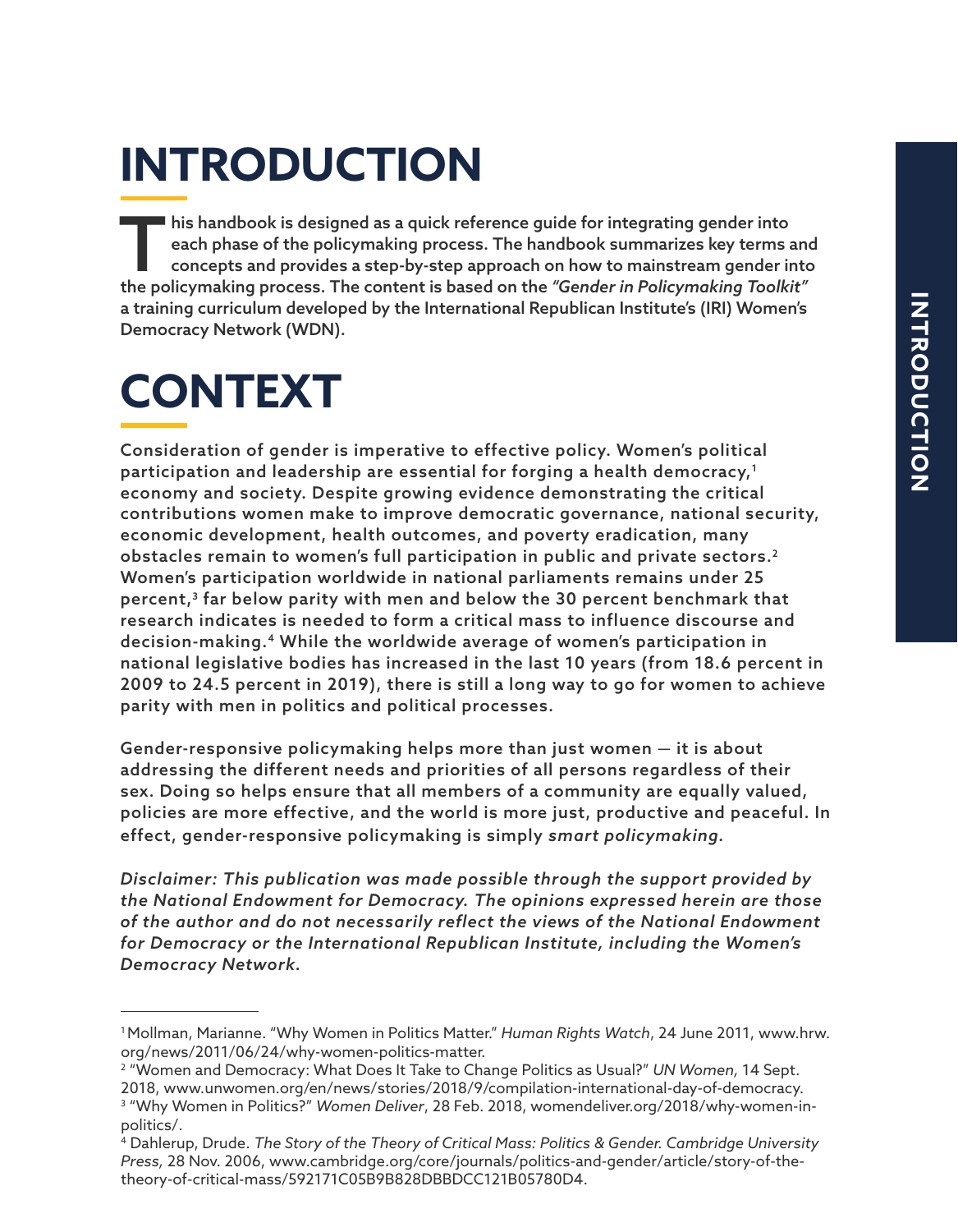# **KEY CONCEPTS AND TERMS**

- **• What is meant by "gender"? Are "gender" and "sex" interchangeable?** Gender and sex are distinctly different terms. Sex refers to the biological differences between men and women, and specifically to biological, physiological and anatomical features. Gender connotes the socially established set of identities, attributes, and roles for women and men in a given culture.
- **• What's meant by "gender norms" and how does this relate to policymaking?** Gender norms are the standards and expectations to which women and men generally conform within a particular society, culture and community. **Policy interventions should analyze gender norms to determine how they shape and influence gender roles and whether they contribute to greater gender equality or intensify an imbalance of power.**
- **• What is "gender analysis" and what is its purpose?** Gender analysis is the study of differences between women and men in their assigned gender roles in terms of their conditions, needs, participation rates, access to resources, and development, control of assets, and decision-making roles. Gender analysis is critical not only at the onset of the process of designing a policy intervention, but it is also important throughout the policymaking and implementation process. It is important to allow for periodic opportunities to review, analyze and reflect on the gender dimensions to ensure gender remains a priority throughout the policy initiative. Without ongoing gender analysis, it will not be possible to develop and sustain a genderresponsive policy.

#### **5 key domains of gender analysis:**

- Access and control of resources
- Power and decision-making
- Legal rights and status
- Practices and participation
- Knowledge, perceptions and beliefs

#### **Gender analysis examines two basic questions:**

- How will gender norms, roles and power imbalance affect policy results?
- How will the results of the proposed policy affect both women and men?
- **• What is a "gender-responsive policy"?** A gender-responsive policy takes into account both women's and men's interests and needs. It is an inclusive policy that also considers the unique needs of subgroups within the dominant framework of gender (for example, the youth; the elderly; people with disabilities; the lesbian, gay, bisexual, transgender, and intersex community; ethnic and religious minorities, indigenous groups). Policies can be either gender specific (for example, a policy to promote gender equality in Parliament) or a gender-integrated policy (for example, a policy on natural resource management that includes elements specific to women's and men's needs).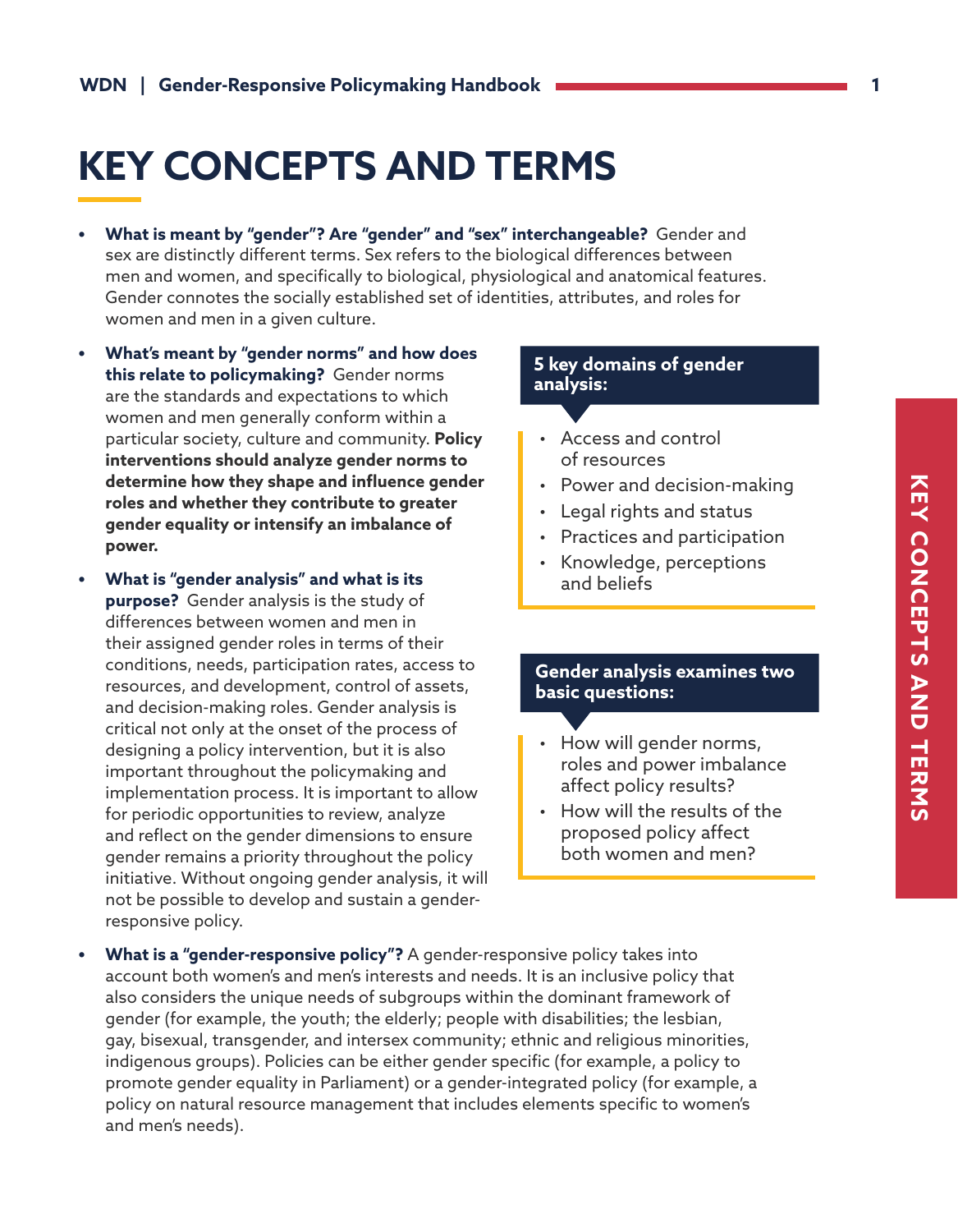- **• Who is responsible for gender integration and when is it relevant?** Gender integration is the process of assessing the implications for women and men of any planned action, including legislation, in all areas and at all levels.5 Integrating an understanding of gender should be the responsibility of all who are involved in the policymaking process as it is relevant for all policy areas. This may include issues that on their surface may not seem relevant but — after a gender analysis — may have consequences or elements that perpetuate gender inequality or have differential impact on certain subgroups of the population.
- **• How can international norms and legal frameworks support gender integration?**

**The Convention on the Elimination of All Forms of Discrimination against Women** 

CEDAW is known as the "Bill of Rights for Women." The treaty provides a comprehensive human rights framework for gender equality. CEDAW has been ratified by 189 countries.

There are many international frameworks that promote gender integration and gender equality, including international conventions, treaties and resolutions that can be used to integrate gender into policymaking and promote gender equality. The following are some of the most significant:

- Convention on the Elimination of All Forms of Discrimination against Women (CEDAW)
- UN Declaration on the Elimination of Violence against Women
- Beijing Platform of Action, adopted at the Fourth World Conference on Women
- UN Security Council Resolution 1325 on Women, Peace and Security and subsequent resolutions
- Goal 5 of the Sustainable Development Goals (concerns gender equality)
- Protocol to the African Charter on Human and People's Rights on the Rights of Women in Africa (Maputo Protocol)

<sup>5 &</sup>quot;Gender Integration." *United Nations Human Rights Office of the High Commissioner,* 2020, www.ohchr. org/EN/Issues/Women/Pages/GenderIntegration.aspx.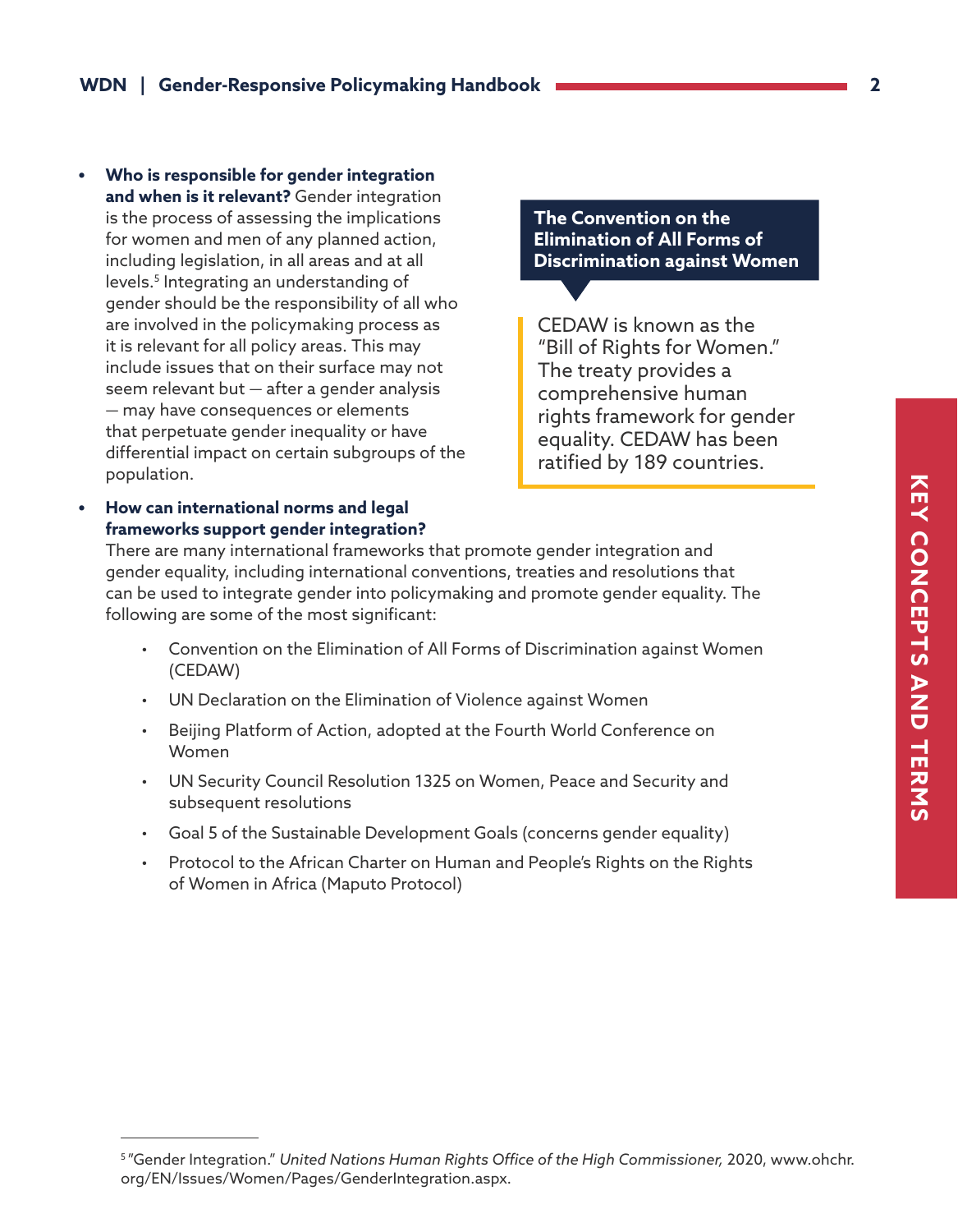# **POLICYMAKING PROCESS: DESIGN TO IMPLEMENTATION**

In the sections below, we will review the key components for each stage of the policymaking process with a checklist as a reminder of the steps to take to mainstream gender. **The policymaking process is made up of four distinct and sequential stages:** Problem identification, policy design, policy adoption, and policy implementation and oversight.



#### **PHASE 1: Problem Identification 1**

The first phase in policymaking is to define the problem and your goal as clearly as possible. It is important at the outset to apply a gender lens to ensure gender considerations are incorporated throughout the policymaking process. As you consider the problem and the goal you seek to achieve, it is also important to conduct a gender analysis. The gender analysis will help you identify, understand, and evaluate any gender differences and how gender roles and power dynamics may impact women and men differently. Without the gender analysis, it is unlikely you will have the necessary information to design a gender-responsive policy.

Once you have applied the gender analysis and defined your policy issue you can determine your goal, which is the long-term change you hope to achieve with your policy. Your goal must **address the differing impact of the issue on women and men and include a broader commitment to improving gender equality.** 

## **CHECKLIST FOR PHASE 1**

Conduct a gender analysis to evaluate gender dimensions to determine policy issue.

Define your goal. Does it address the differing impact of the problem on women and men and include a broader commitment to improving gender equality?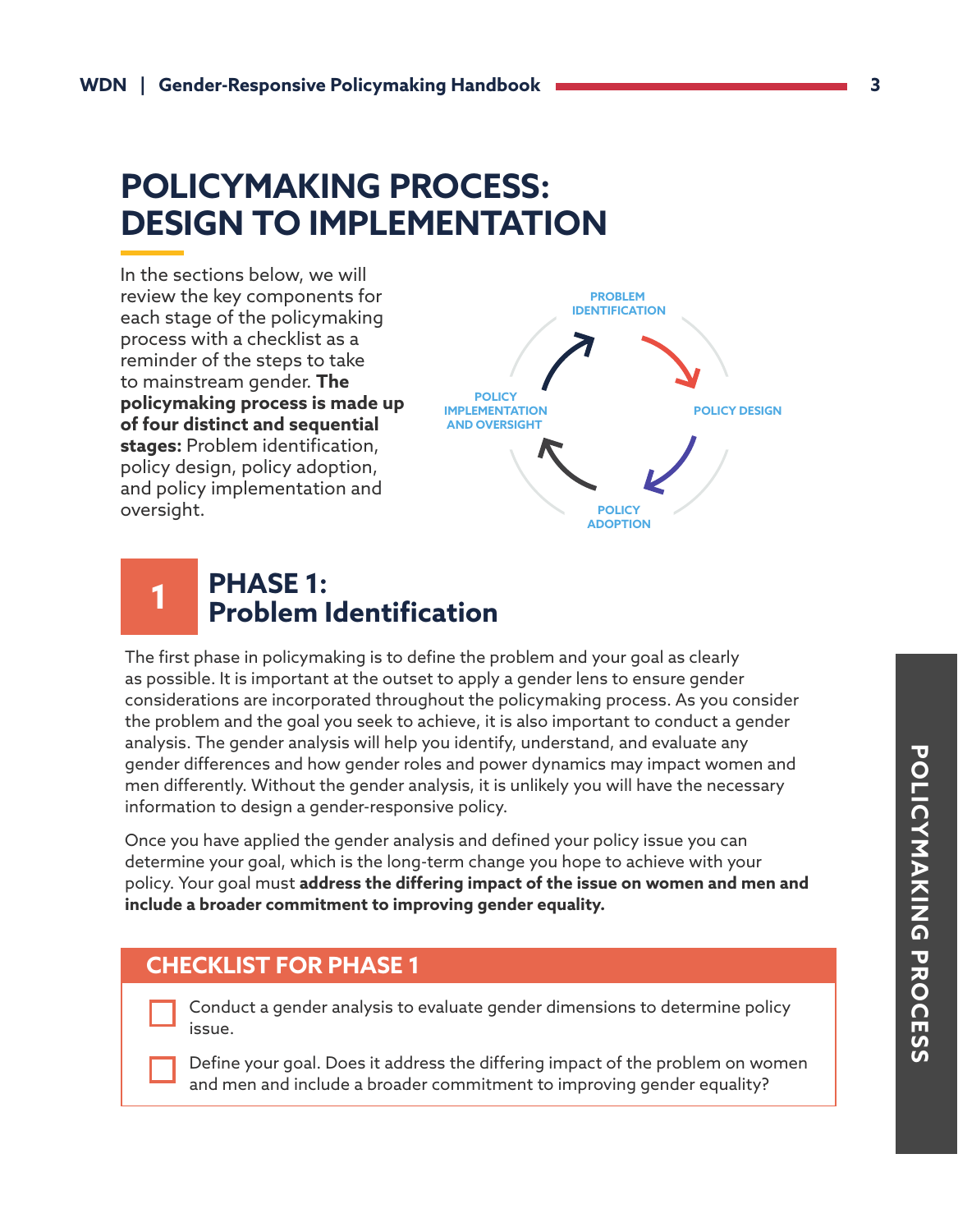# **PHASE 2: Policy Design 2**

Phase two of the policymaking process focuses on using gender analysis while gathering information to design your policy and create a gender-responsive policy intervention. Your policy intervention might involve designing a new policy, amending an existing policy or preparing policy recommendations.

**In order to be effective, a policy must be grounded in evidence.** This can include quantitative and/or qualitative research on the policy itself or the policy process, as well as perspectives of the stakeholders or those directly affected by the policy in question.

Gathering evidence is an iterative process that can change over time. **By using a gender lens, you can better understand what influences a particular issue. This will help you design more effective policy interventions that best address those factors.** By understanding more deeply what causes, contributes to and influences your issue, you can design more effective policy interventions that best address these factors.

## **KEY STEPS FOR EFFECTIVE POLICY DESIGN**

 **FIRST: Map your policy context** to understand what policies exist, who influences the process, etc. There are several tools that can be used to gather information, including:

**Environmental scan:** This lays the groundwork for the other methods. This is an initial inventory to determine what policies exist; who has influence over the policies; what, if

#### **How do policy recommendations differ from creating or amending a policy?**

Policy recommendations are policy advice prepared for a group or individual with the authority to make decisions (i.e., member of Parliament). A policy recommendation should identify the policy issue and provide analysis and recommendation(s). **Be sure to highlight the gender components of the issue and analysis and clearly state how the recommendations address those components.**

any, programs address this issue; any existing available research; and whether or not the policies or programs include a gender perspective.

**Stakeholder mapping:** This exercise maps the stakeholders with influence on the policy issue. It is important to know which institutions have the power to act and the key decision-makers. **The actors involved in the process and their level of interest and understanding of gender issues will be crucial to determining whether your policy intervention is adopted and implemented.** 

**Gender policy analysis:** A policy analysis is the process of analyzing a policy to determine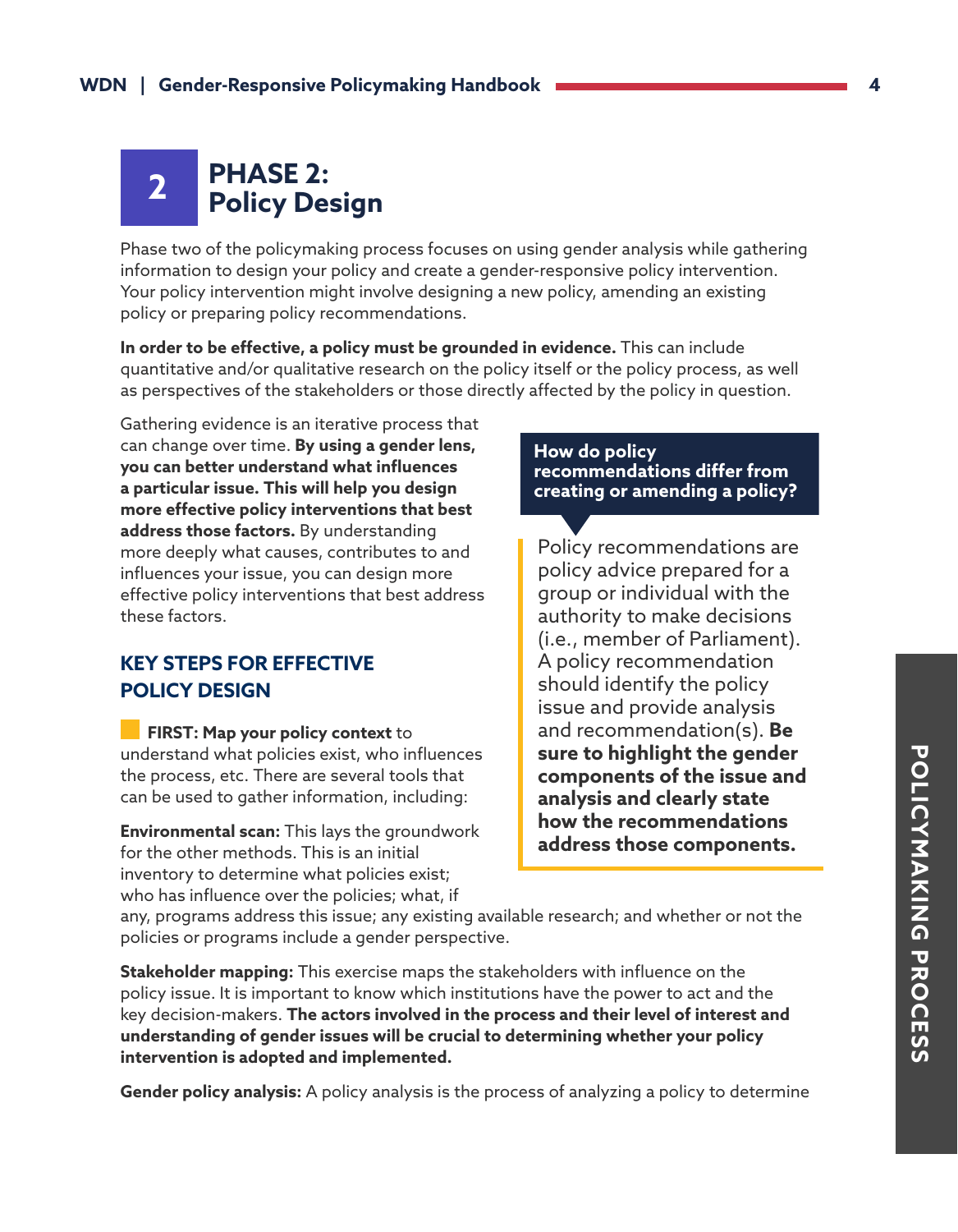what it means, how it affects stakeholders, and how it should be implemented. **Incorporating gender into the analysis should help determine how policies affect women and men differently.**

**Key forces for and against your policy goal:** Analyze the barriers and opportunities to reaching your policy goal to give yourself the best chance of success, and be sure to understand arguments for and against your proposal so that your advocacy will be most effective. During this analysis, be sure to identify the gender-related component.

 **SECOND: Conduct research and collect data** based on some of the findings from your mapping exercises. The process of researching and collecting data includes:

#### **Gender Policy Analysis Questions:**

- How does the policy address the different interests and needs of women and men?
- Does the policy explicitly address the gender dimensions of the issue in its definition of the problem?
- Does the policy include gender-neutral language that could lead to the exclusion of women?

| <b>ACTION</b>                       | <b>DESCRIPTION</b>                                                                                                                                                                                                                                               |
|-------------------------------------|------------------------------------------------------------------------------------------------------------------------------------------------------------------------------------------------------------------------------------------------------------------|
| Design your research                | Define your research question. What are you trying to<br>answer? Be sure the question incorporates gender.                                                                                                                                                       |
| Create your data<br>collection plan | The collection plan should include the gender-related<br>research questions that have been developed, the data<br>to be gathered, source of the data, who will collect it,<br>methods for data collection and analysis, and how the<br>information will be used. |
| Analyze data                        | Analysis can be done using standard qualitative and<br>quantitative methods. Pay special attention to the<br>data linked to the five domains used in conducting the<br>gender analysis.                                                                          |

 **THIRD: Develop your policy intervention.** At this stage, you should be able to decide whether you are drafting a new policy, amending an existing policy or developing policy recommendations. When considering which course of action to take, keep in mind:

- Efficiency: What is the cost-benefit analysis?
- Effectiveness: How likely is the policy to achieve the goal?
- Gender Impact: To what extent will the policy contribute to greater gender equality? Does the intervention redress historical disadvantages between men and women?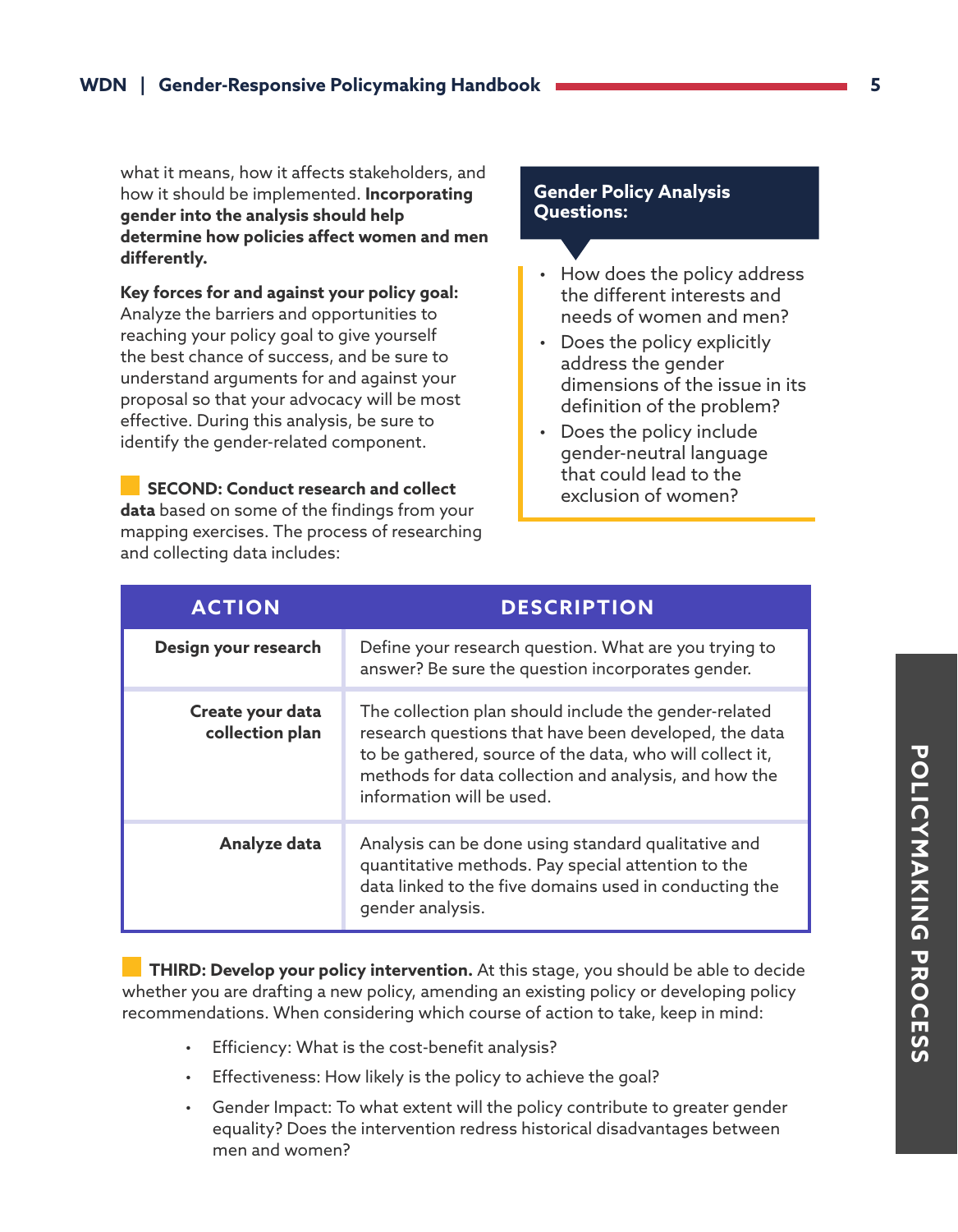**Always ask how gender is taken into account within each component of the policy, including in the:**

- **•** Background
- **•** Goal
- **•** Objectives
- **•** Outcomes
- **•** Activities

**Think about what resources will be needed for your policy to achieve its related goals.**  An important component to ensure you have a viable policy intervention is building a gender-responsive budget (GRB).

- **•** Beneficiaries
- **•** Indicators
- **•** Implementation plan
- **•** Monitoring and evaluation
- **•** Budget
- **•** Annexes
- **•** Communication strategy

#### **Gender-responsive Budget (GRB)**

A GRB breaks down the allocation of resources to address the gender gaps in sectors and government policies, plans, and budgets. A GRB strengthens monitoring, provides information to challenge gender stereotypes, recognizes the needs of the most marginalized, improves efficiency by ensuring expenditure benefits those who need it most, and improves transparency and accountability.

### **CHECKLIST FOR PHASE 2**

| Map the policy context by conducting an environmental scan, identifying    |  |
|----------------------------------------------------------------------------|--|
| stakeholders (particularly those with an interest or expertise in gender), |  |
| conducting a gender policy analysis, and determining forces for and        |  |
| against your policy goal.                                                  |  |

| Research and collect data. Research question should be gender-sensitive, |
|--------------------------------------------------------------------------|
| the data collection plan should consider how to engage women and men     |
| throughout, and data analysis should pay attention to the data linked to |
| the gender analysis domains.                                             |

Design your policy intervention. Include gender considerations in all components. Pay particular attention to creating a gender-responsive budget.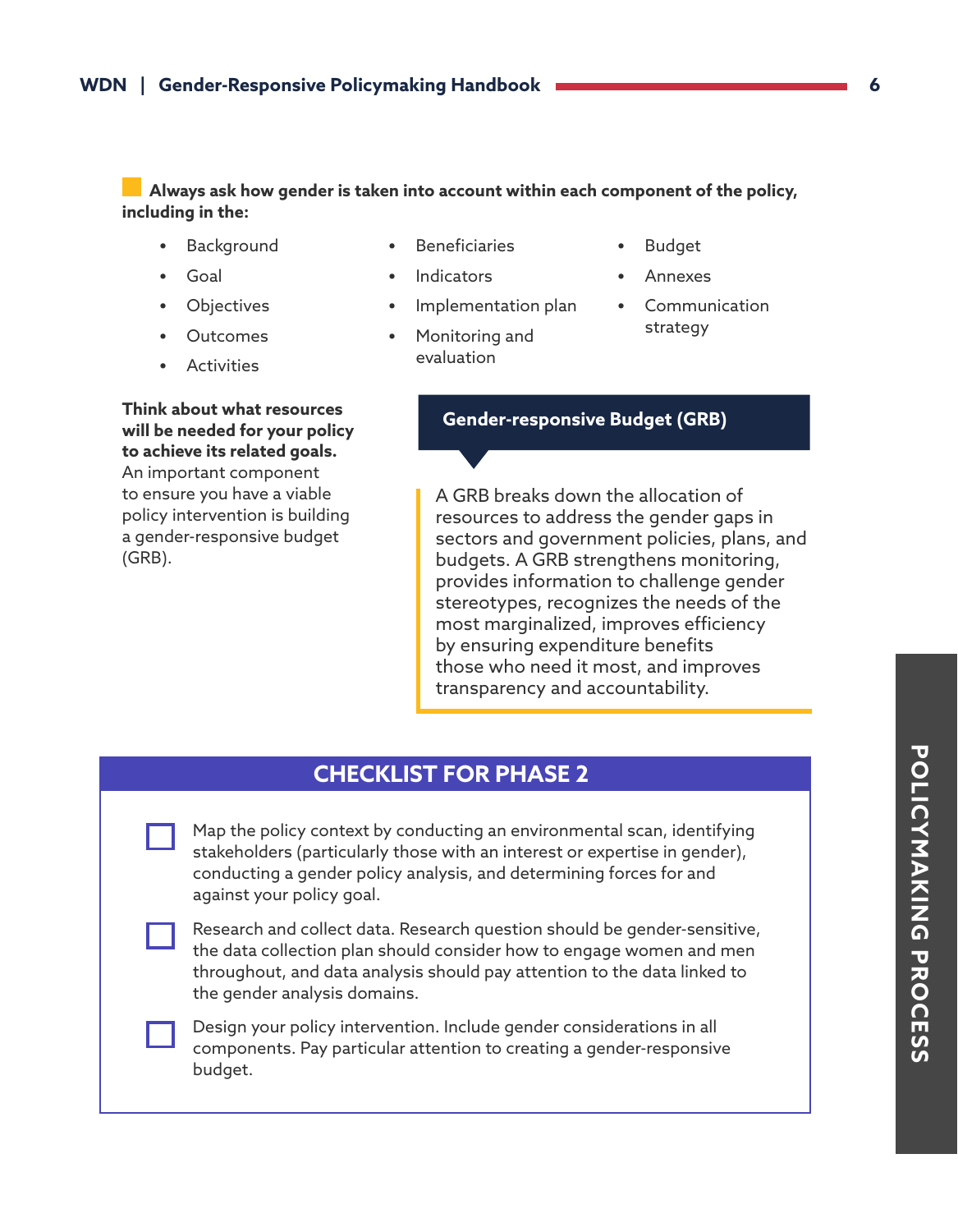# **PHASE 3: Policy Adoption 3**

Phase three focuses on collective advocacy for your policy, and concerns tactics including mobilizing allies, framing your message and creating a gender-responsive communications plan.

 **FIRST: Determine your advocacy tactics.** Your advocacy tactics are the approaches or actions you will take to achieve your goal.

There are two key approaches to advocacy, which may take place in public or private:

#### **Advocacy**

Advocacy is a deliberate and sustained effort to influence decision-makers to adopt your proposal. Advocacy enables civil society actors to hold politicians accountable and amplifies the voices of ordinary citizens.

- **•** The **constructive** approach uses collaborative actions to reach your goal and focuses on finding solutions.
- **•** The **confrontational** approach uses adversarial actions to reach your goal.

### **CONSTRUCTIVE**

- **•** Meet with policymakers
- **•** Raise awareness
- **•** Build coalitions with experts and civil society
- **•** Conduct and share research
- **•** Cultivate alliances with policymakers
- **•** Using the media to call attention to policy issues and emphasize opportunity for policy action

### **CONFRONTATIONAL**

- **•** Organize actions such as strikes, protests, sit-ins
- **•** "Naming and shaming" politicians who have failed their constituents on a given issue
- **•** Organize petitions
- **•** Use the media to criticize politicians and press for policy issues

Your advocacy strategy may consist of a combination of collaborative and confrontational tactics, depending on your goal and context.

 **SECOND: Mobilize your allies.** Advocacy efforts are almost always stronger when they bring together a diverse array of stakeholders to demonstrate the broad range of support for your goal. Developing relationships and working collectively with a diversity of actors can help broaden your support base, bring new skills or experiences to your activities, add credibility to your agenda, and demonstrate the diversity of voices and perspectives that support your policy initiative.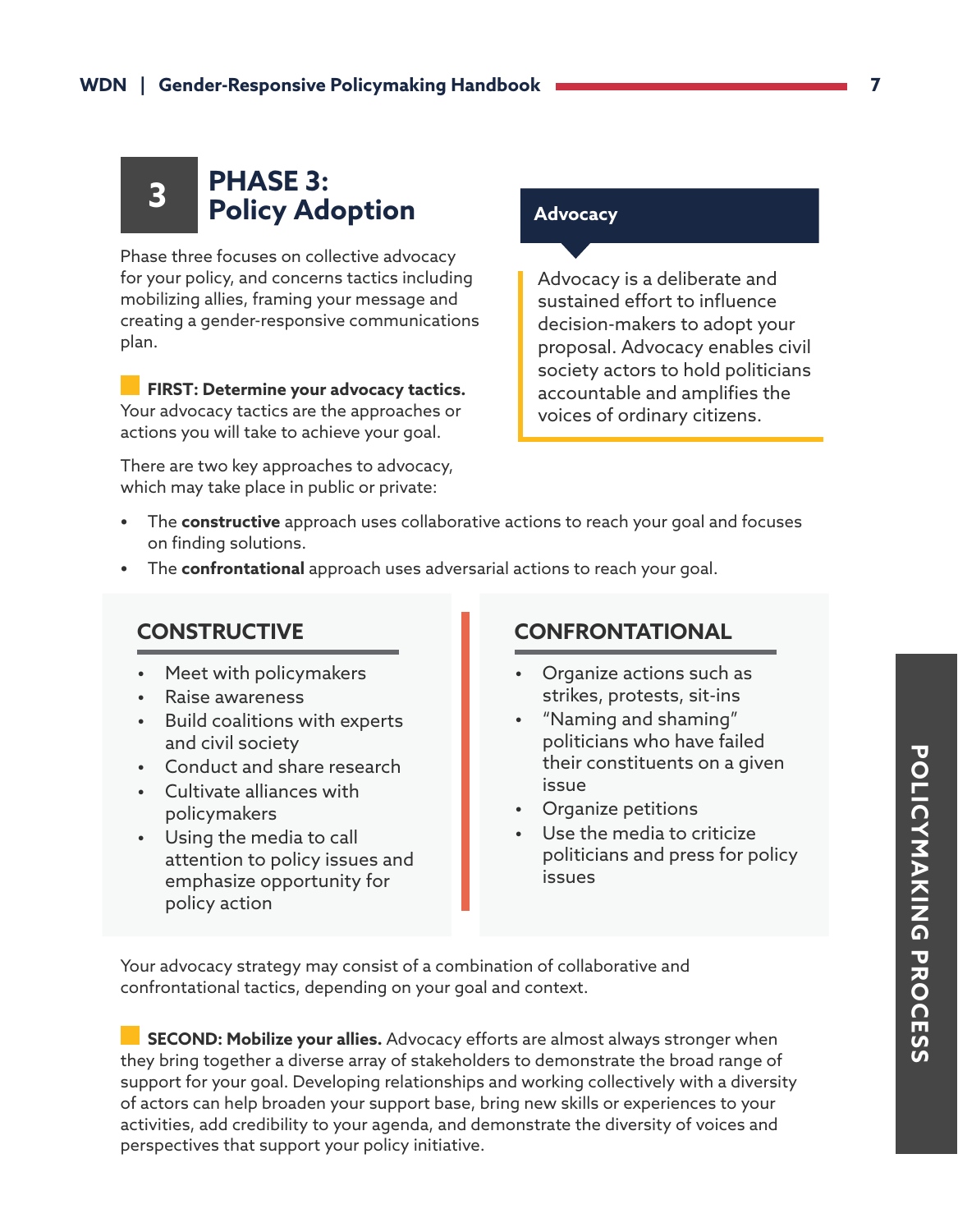- **• Before you can mobilize support for your policy initiative, you need to identify your allies and opponents.** Diversity is crucial to an effective collective advocacy approach in order to build broad support for your goal. As you identify allies, consider whether they are representative of the constituents that are affected by your policy issue and would benefit from the policy intervention.
- **• There are many platforms for collective advocacy.** Methods of mobilizing and working with allies can range from formal coalitions to informal networks, which can be permanent or temporary structures, formal or informal, multi-issue or singleissue oriented. Two of the most common platforms are networks and coalitions.
	- **•** A **network** consists of individuals and/or organizations willing to collaborate. Networks are informal and fluid.
	- **•** A **coalition** is a group of organizations working together in a coordinated fashion for a common goal.

If you join an existing network or coalition, make sure to find out if it takes a gendered approach to its work. If you create your own network or coalition, include gender as a core component of its work.

## **Allies**

Allies are individuals, organizations and institutions that can help you achieve your policy goal. **Make sure your allies have a commitment to gender equality.**

#### **Opponents**

Opponents are individuals, organizations and institutions that resist the change you are seeking to achieve.

**How do you mobilize support?** Consider what will motivate various potential allies to support your cause. People have competing demands and priorities and will naturally consider the costs and benefits of their participation in your initiative. You must communicate what they will gain if your policy intervention is adopted and what how they will benefit from joining your movement.

Building personal relationships with your allies is one way to mobilize them. As your relationship deepens, discuss your goal with your allies and ask them to join your advocacy campaign. Some ways to develop trusting relationships include:

- **•** Collaborate on projects of mutual interest
- **•** Help bring attention to their work
- **•** Assist them with special projects
- **•** Share information
- **•** Attend their meetings and invite them to yours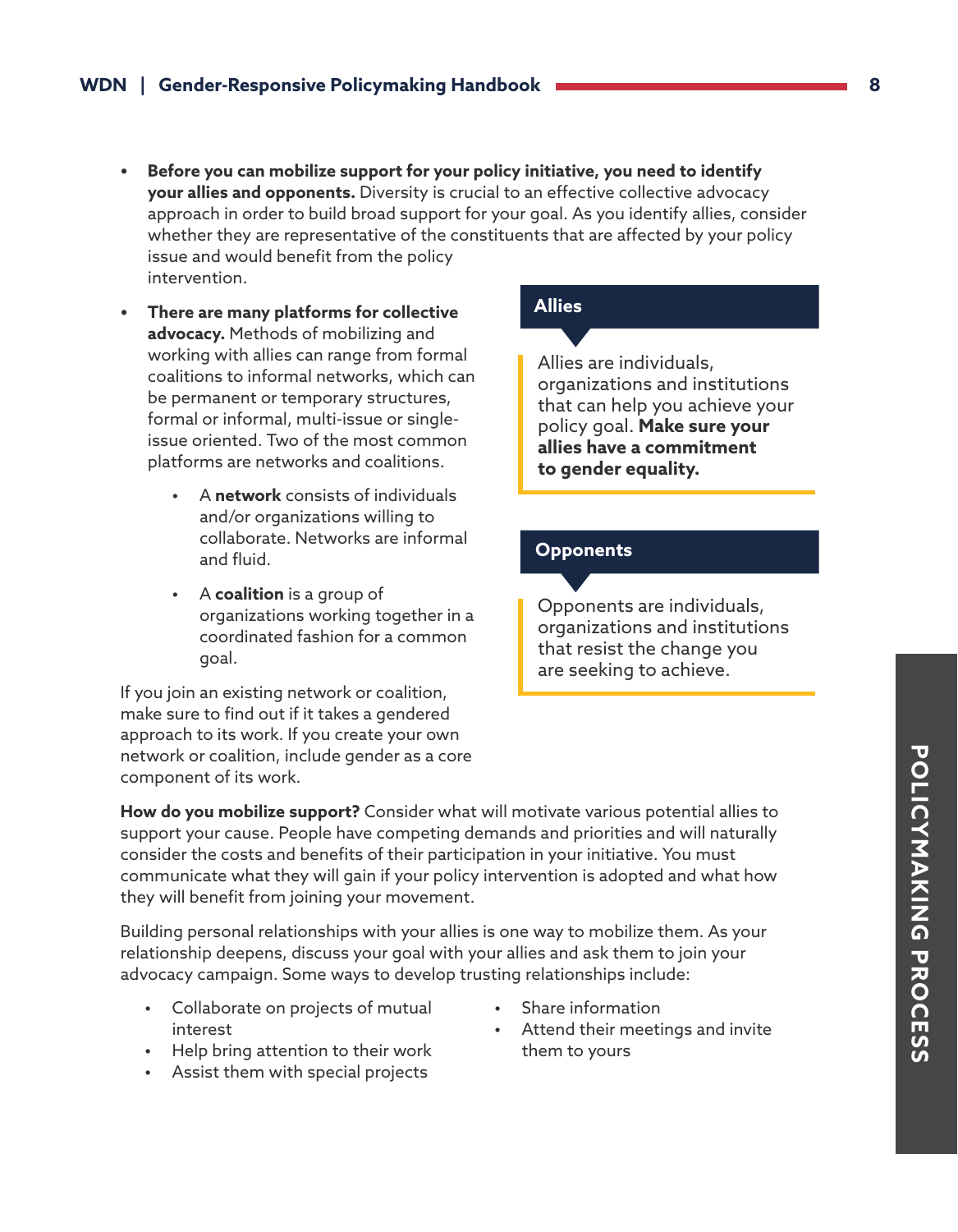**Engaging male allies is important and sometimes overlooked.** There has been some resistance to involving men in gender and policy work. However, it is increasingly accepted that having men as partners is beneficial, as men frequently hold more decision-making positions in local and national governments. Failing to engage men may limit the effectiveness of advocacy, as well as limit the policy interventions in ways that may perpetuate gender inequality.

**Mobilizing male allies should involve helping them to understand the oppressive effects existing gender norms can have on both women and men.** You can support men to reflect and understand the benefits the family and community gains from greater gender equality and the special role men can play in rallying others around this cause.

**Building support among affected communities and stakeholders who will be impacted by the policy intervention is critically important.** The change you seek with your policy intervention is likely to be a long-term endeavor and it may take time for stakeholders to experience the benefits.

| <b>ACTIVITY</b>                                                                                                                           | <b>BENEFIT</b>                                                                  |  |  |
|-------------------------------------------------------------------------------------------------------------------------------------------|---------------------------------------------------------------------------------|--|--|
| Hold monthly community meetings to<br>discuss the status of the policy (upcoming<br>advocacy activities, implementation<br>status, so on) | Allies feel heard and that they<br>have a stake in the outcome of the<br>policy |  |  |
| During consultations, provide space for<br>participants to network and share their<br>experiences and ideas for creating change           | Allies meet people with similar<br>concerns                                     |  |  |
| Partner with an organization that can<br>provide skills training and networking                                                           | Allies, and you, learn applicable<br>skills                                     |  |  |

To gain support, you should communicate the additional benefits you can provide your allies.

**THIRD: Craft your message.** Effective messaging is tailored to your audience and inspires them to join you. Your audience includes individuals, organizations or institutions that can push your policy intervention forward.

- **•** You have two primary audiences:
	- **•** The policymakers who need to introduce, support and adopt your policy initiative and later push for its implementation.
	- **•** Your allies and, in particular, the group of actors who can help influence the key policymakers.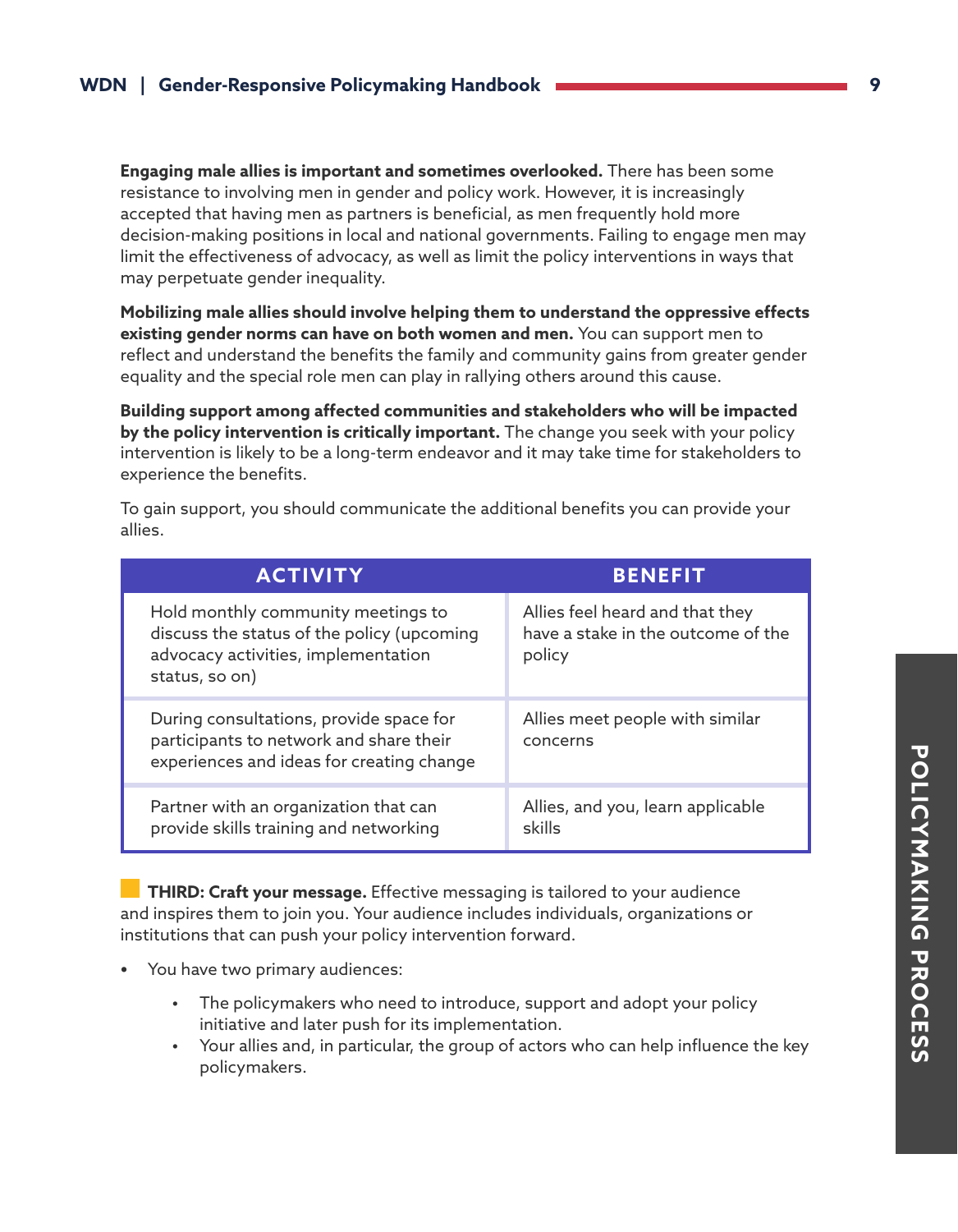- **•** Once your audience is identified, the next step is to learn:
	- **•** What issues do they care about?
	- **•** Do they have an interest in gender equality?
	- **•** Do they have a stand on your policy goal?
- **•** After learning about your audience, craft your message. Your message should convey:
	- **•** The problem you are trying to solve
	- **•** The solution you propose to address the problem
	- **•** An explanation of how the audience can help achieve your goal

 **FOURTH: Create a gender-responsive communications plan.** Communicating with policymakers, civil society and affected stakeholders is necessary in all stages and at all levels and a good communications plan is an integral part of the whole process.

Conducting a gender analysis as you create your communications strategy will help ensure gender mainstreaming in all your interactions and communications. Using a gender analysis process will help you ensure that the message is formulated and delivered in a way that is respectful of women and men. Some questions to ask include:

- **•** Do women and men read different publications?
- **•** Do women and men watch or listen to different types of electronic media?
- **•** Do women and men have different media consumption patterns?

## **CHECKLIST FOR PHASE 3**

| Determine your advocacy tactics. Know your audience and policy |
|----------------------------------------------------------------|
| context. What tactics will be most successful when it comes to |
| advancing gender equality?                                     |

Mobilize allies. Determine what platform you will join or create paying close attention to gender; identify your allies, particularly those who take a gendered approach; engage male allies and mobilize stakeholders who are impacted by the proposed policy intervention.

Develop your message. Know your audience; frame your message using the problem, solution, action framework; incorporate gender equality arguments.

Create your gender-responsive communications plan. Perform gender analysis to ensure your communication plan reaches and addresses both women and men.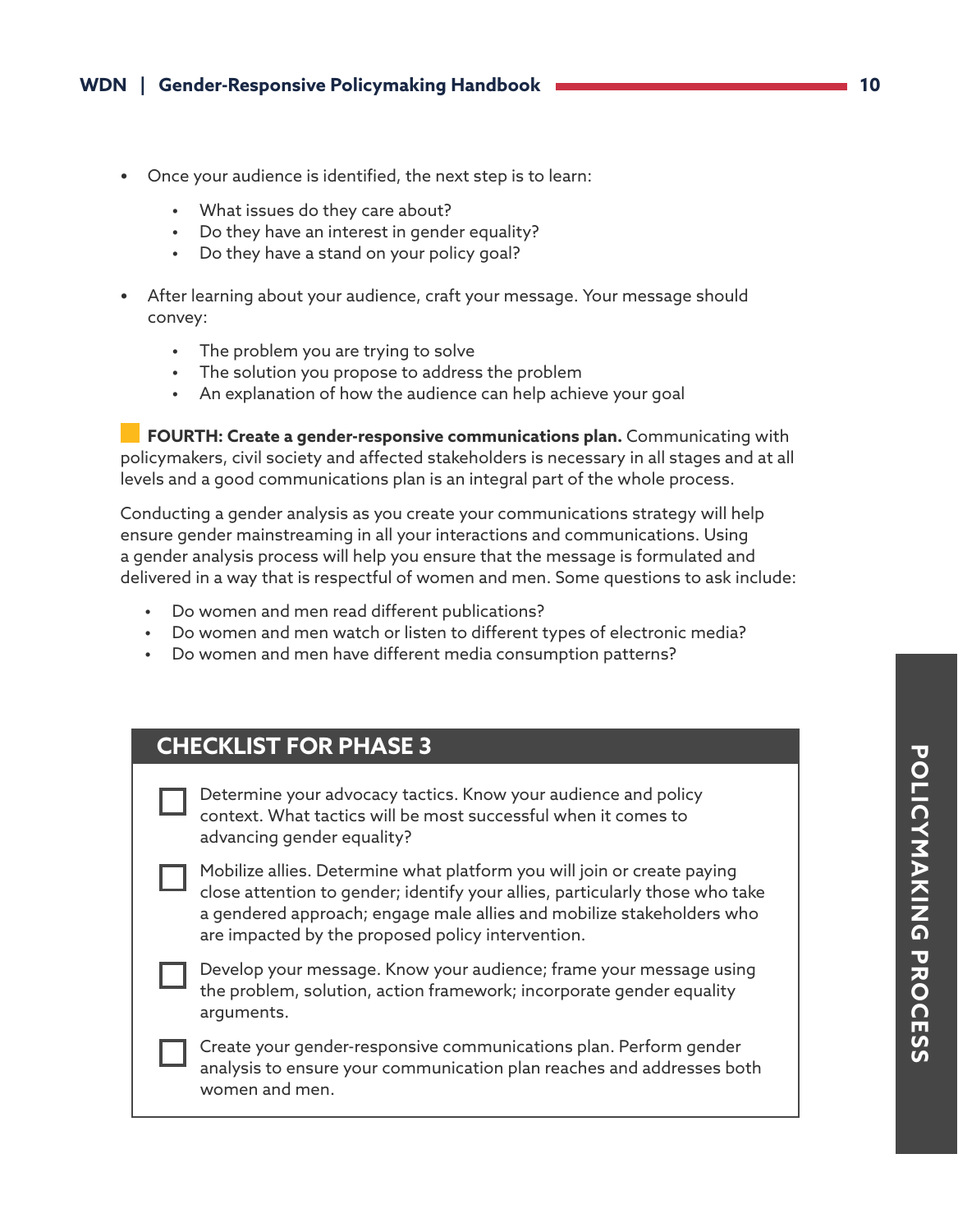# **PHASE 4: Policy Implementation and Oversight 4**

This phase focuses on creating a gender-responsive implementation plan, a gendersensitive monitoring framework, methods for data collection and analysis, evaluation and using those findings to make adjustments to the policy intervention. Key steps are outlined below:

 **FIRST: Develop a gender-responsive implementation plan in order to adequately track gender integration.** The process of explicitly identifying the gender components of activities will help you monitor and ensure gender integration throughout. Activities could include:

| <b>ACTIVITY</b>                                                     | <b>DESCRIPTION</b>                                                                                                                                                                                                                                                                                                                                                      | <b>TIMELINE</b>          | <b>RESOURCES</b>                               | <b>PERSON (S)</b><br><b>RESPONSIBLE</b> |
|---------------------------------------------------------------------|-------------------------------------------------------------------------------------------------------------------------------------------------------------------------------------------------------------------------------------------------------------------------------------------------------------------------------------------------------------------------|--------------------------|------------------------------------------------|-----------------------------------------|
| <b>Assess</b><br>organizational<br>commitment to<br>gender equality | To ensure gender<br>mainstreaming the<br>organization should<br>commit to gender<br>equality. Review existing<br>working cultures,<br>practices, and procedures<br>to see if gender equality<br>is reflected. Internal<br>obstacles for effective<br>gender mainstreaming<br>should be removed, and<br>daily routines adapted to<br>accommodate a gender<br>mainstream. | 3<br>months              | Consultant,<br>\$500 per<br>day for 10<br>days | Consultant<br>and hiring<br>manager     |
| Awareness<br>raising                                                | Conduct briefings with<br>staff to ensure they are<br>aware of the gender<br>components of the policy<br>intervention.                                                                                                                                                                                                                                                  | $\overline{3}$<br>months | E-survey, \$10<br>per survey                   | Gender<br>focal point                   |
| Team<br>assessment                                                  | Conduct an internal<br>team assessment to<br>determine knowledge of<br>and technical expertise<br>on incorporating a gender<br>perspective.                                                                                                                                                                                                                             | 1<br>month               | Trainer, \$500<br>allocated                    | Gender<br>focal point                   |

#### **EXAMPLE IMPLEMENTATION PLAN**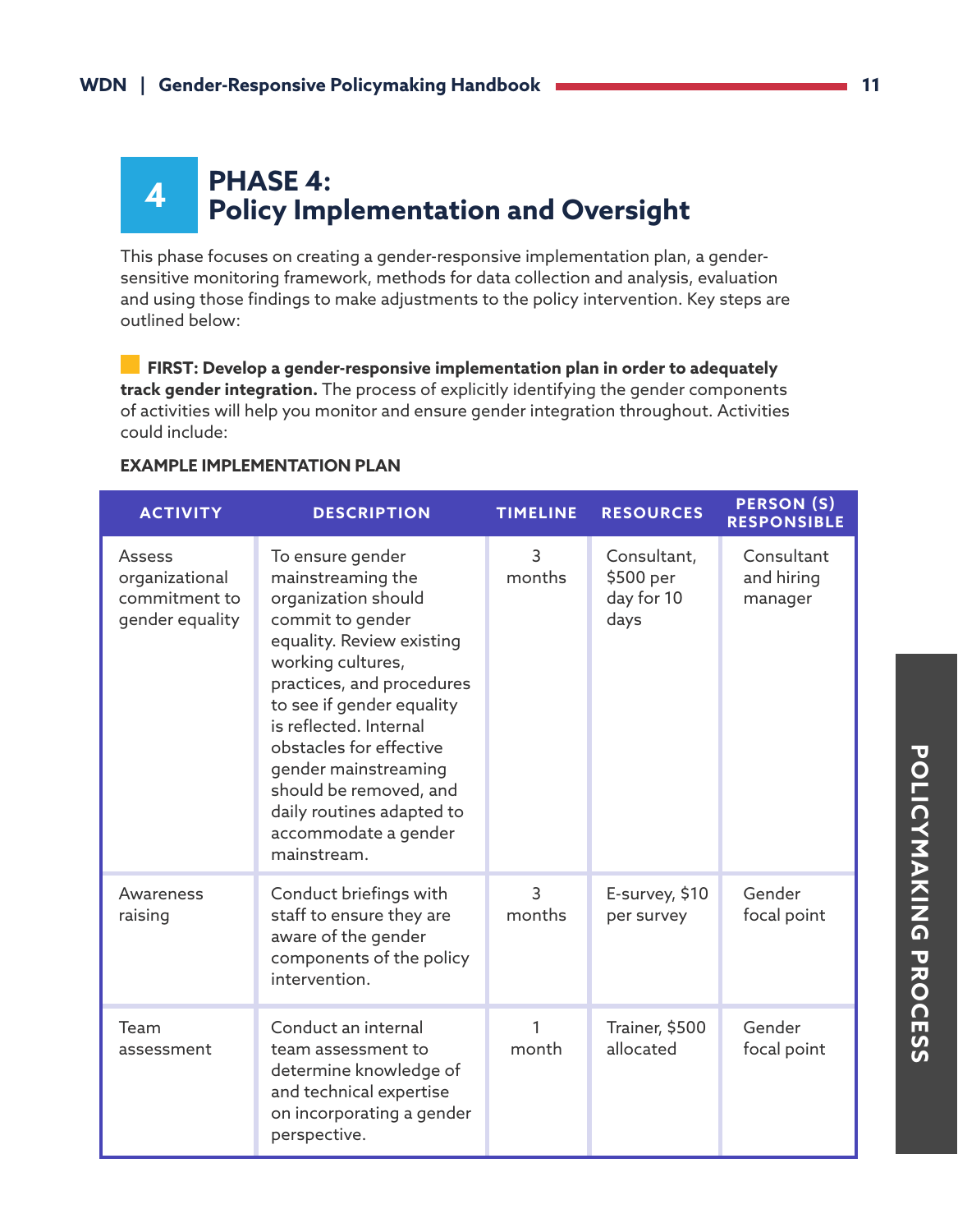**SECOND: Create a gender-sensitive monitoring framework.** It is necessary to monitor both the implementation process and the progress toward achieving the policy goals and objectives. Continuous monitoring allows you not only to measure progress, but also to reassess

your interventions, recognize unforeseen barriers, and adjust throughout.

**A gender-sensitive monitoring framework tracks and monitors the gender components of the policy intervention.** Some points to consider as you put together your gender-sensitive monitoring framework:

**•** Consider whether a stand-alone gender equality objective is necessary or feasible

#### **Indicators**

Indicators are variables that provide a simple and reliable means to measure achievement. Indicators tell us if we're making progress toward achieving the objective(s), should be gender sensitive and specific and should allow you to capture both quantitative and qualitative information.

- **•** Match gender inequalities to specific intervention strategies
- **•** Link how the proposed intervention strategies will lead to the desired impact

Gender can be incorporated into the framework in two ways:

- **•** Ensuring the impact, outcome, outputs, indicators and activities reference the anticipated impact for women, girls, men, and boys.
- **•** Including objectives and activities that specifically address gender equality. For example, there could be a specific objective around increasing women's access to resources.

In any gender-sensitive monitoring plan, it is critical to understand the gender equality results that the policy intervention aims to achieve, the concrete actions that are needed to deliver these results, and the indicators that are needed to measure progress.

 **THIRD: Determine your methods for data collection.** It is important to use a variety of data collection methodologies in order to improve data reliability and help in interpreting the different effects on women and men. The following data collection methods will enable you to gather more nuanced information with consideration for the impact of gender:

- **• Document review:** When reviewing documents, notice whether they are gendersensitive.
- **• Surveys/questionnaires:** Be aware of the various literacy rates (women and girls often have higher illiteracy rates) and take appropriate measures to adapt survey delivery to enable the participation of all.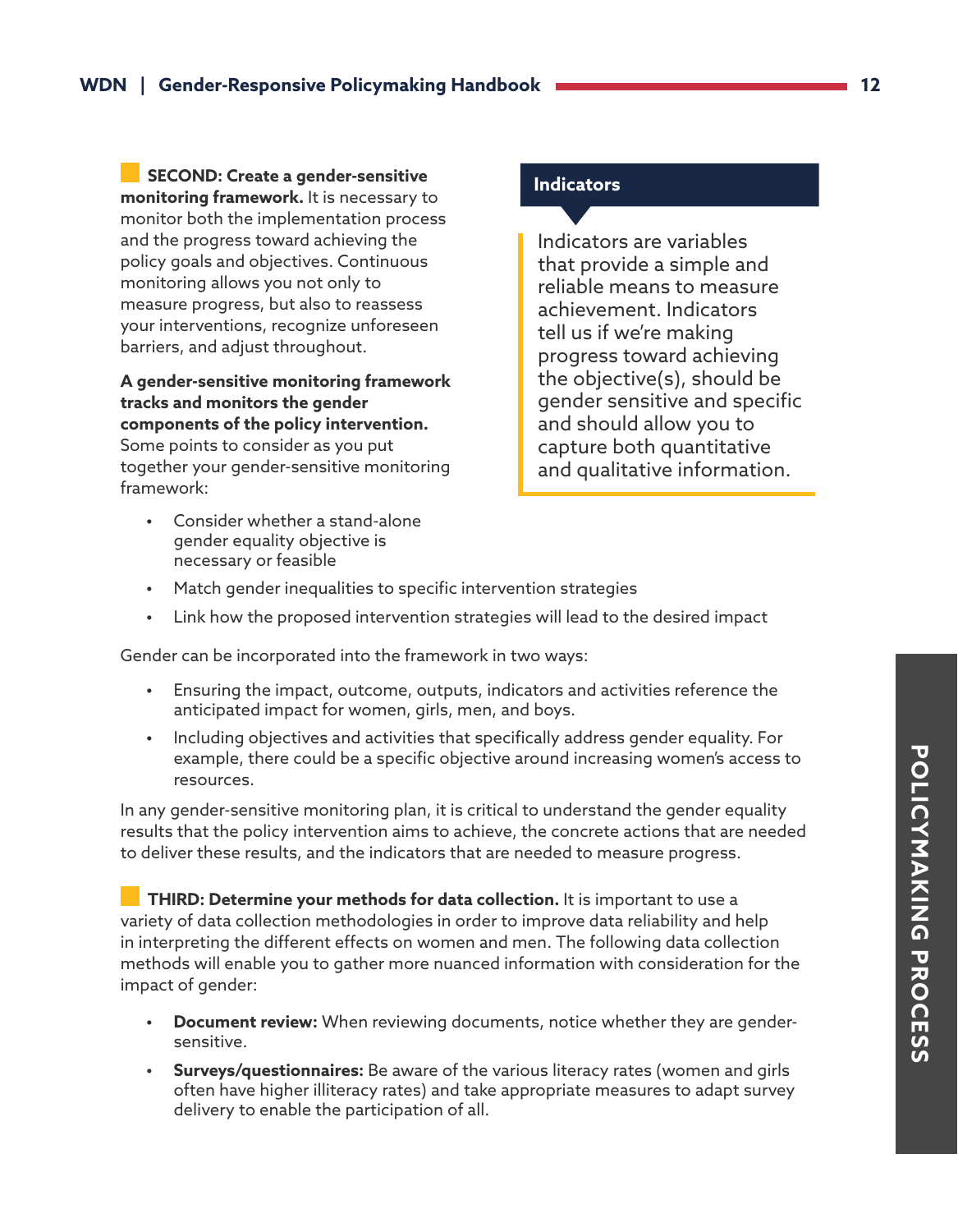- **Interviews:** When conducting interviews, be aware that women and girls may not feel comfortable speaking to a male evaluator or men may feel out of place leading such interviews. Take steps to accommodate these concerns and create a safe setting for participants.
- **• Focus groups:** There are times when mixed groups may not facilitate open and honest conversations. Women and girls may feel uncomfortable speaking in front of men and boys

When collecting data, always abide by the principal of do no harm, which includes ensuring participants' safety, confidentiality, respect, and nondiscrimination.

or vice versa. Take this into account when designing your consultation and data collection sessions.

**• Observation locations:** Vary your observation locations. You may be able to glean more information if you interview women in their homes, where some may feel more comfortable and be more forthcoming than they would be in public spaces.

 **FOURTH: Analyze your data.** Ideally, data should be collected and analyzed on a quarterly basis to determine how well the project is achieving its goal. Pay attention to the data linked to the five gender analysis domains outlined in the Concepts and Terms section above.

**If your data indicates gender gaps, conduct a gender analysis to determine the root causes and undertake corrective actions to ensure the interventions are carried out in a way that reduces or eliminates those gender gaps.** 

Consider hosting reflection sessions with individuals who have played a key role in developing and implementing the gender aspects of the project, and with leaders and participants from the affected community. These sessions can reveal which activities are driving toward the objectives and which are falling short.

 **FIFTH: Evaluate the intervention and learn from your findings.** Evaluating and learning are the culmination of the monitoring process. This step is a critical time to reflect and ask: How did we do?

It is important at this stage to gather and document lessons learned and best practices from your policy intervention so that you can improve your intervention in the future. **Always conduct a gender-sensitive evaluation so that you can examine how your intervention helped to create greater gender equality.** This may require commissioning an evaluator with concrete gender expertise.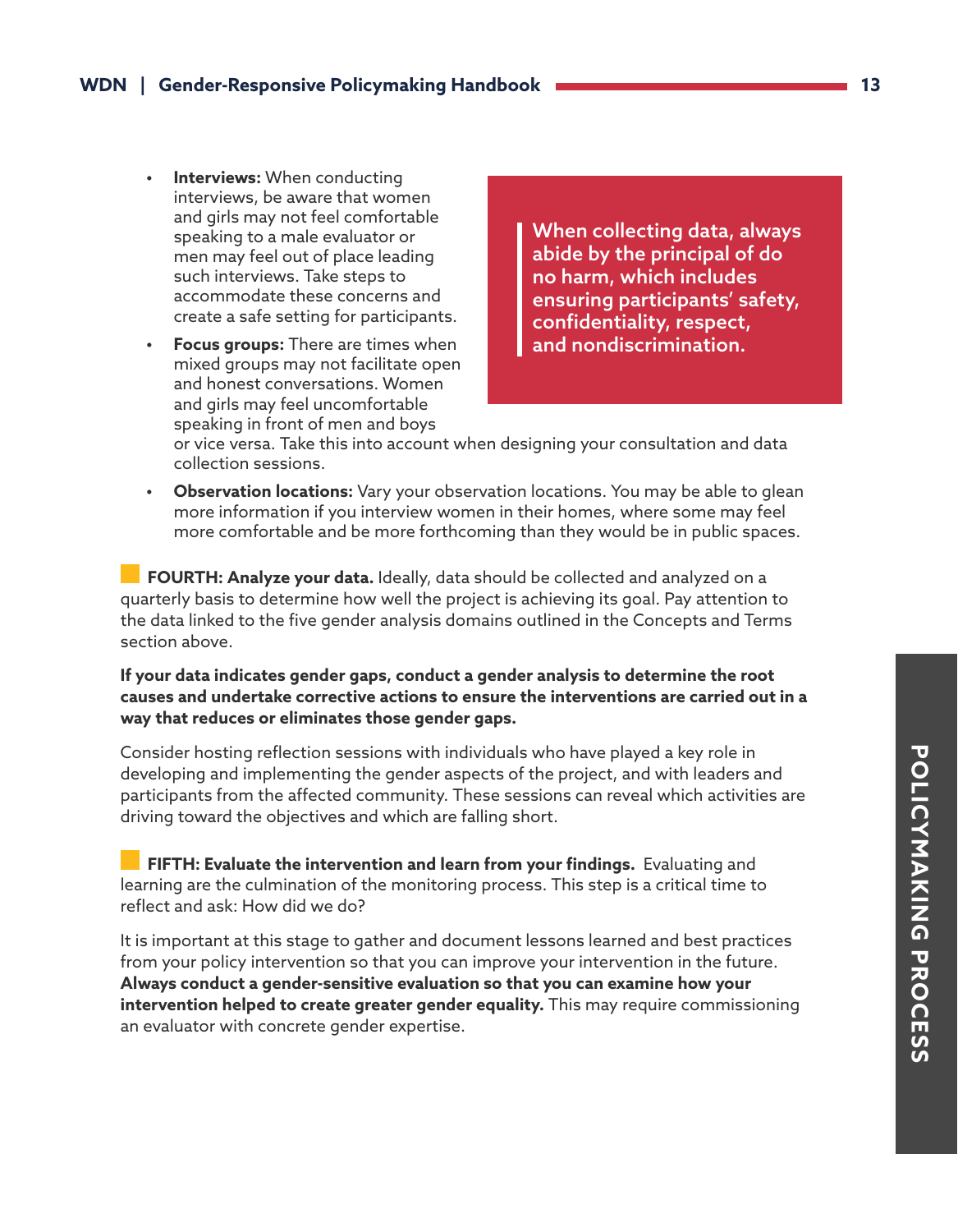Three important areas to evaluate:

- **•** Have your objectives been met?
- **•** To what extent has your goal been achieved?
- **•** How were the interventions and outputs delivered and the outcomes attained?

When documenting lessons learned and best practices, include some of the obstacles faced, gender gaps that weren't addressed, and how interventions successfully addressed some of the gender gaps.

Once your evaluation is completed, consider making it public and disseminating strategically to promote learning. This is a learning process. Your findings and recommendations from the evaluation may be useful in designing new policy interventions or redesigning your policy intervention. It may also influence your work on other policy issues.

**Finally, consider how your policy intervention could feed into the broader gender agenda.** Are there successes that should be highlighted, shared for inclusion in other initiatives or potentially scaled up further? Gendered policy interventions often occur in silos and gender analysis continues to be marginalized, thus preventing work from becoming institutionalized. Your aim should be to make this standard procedure.

## **CHECKLIST FOR PHASE 4**

Develop a gender-responsive implementation plan. Ensure gender was effectively mainstreamed throughout the implementation.

Create your gender-sensitive monitoring framework. Reference the impact the intervention has on women and men in the outcome, outputs, indicators and activities or include objectives and activities that specifically address gender equality.

Determine your methods for data collection, keeping in mind how to ensure women and men can participate in each method.

Analyze your data paying close attention to the data linked to the gender analysis domains mentioned earlier.

Conduct a gender-sensitive evaluation to evaluate how your intervention helped to create greater gender equality.

#### **ADDITIONAL RESOURCES**

For more information, please refer to the *"Gender in Policymaking Toolkit,"* a training curriculum prepared and published by the Women's Democracy Network of the International Republican Institute. This handbook and the toolkit were prepared in collaboration with primary author Kelly Case and editor Alex Arriaga, both of Strategy for Humanity, and with the valuable input from members of the Women's Democracy Network around the world. To access the full curriculum, please contact wdninfo@iri.org.